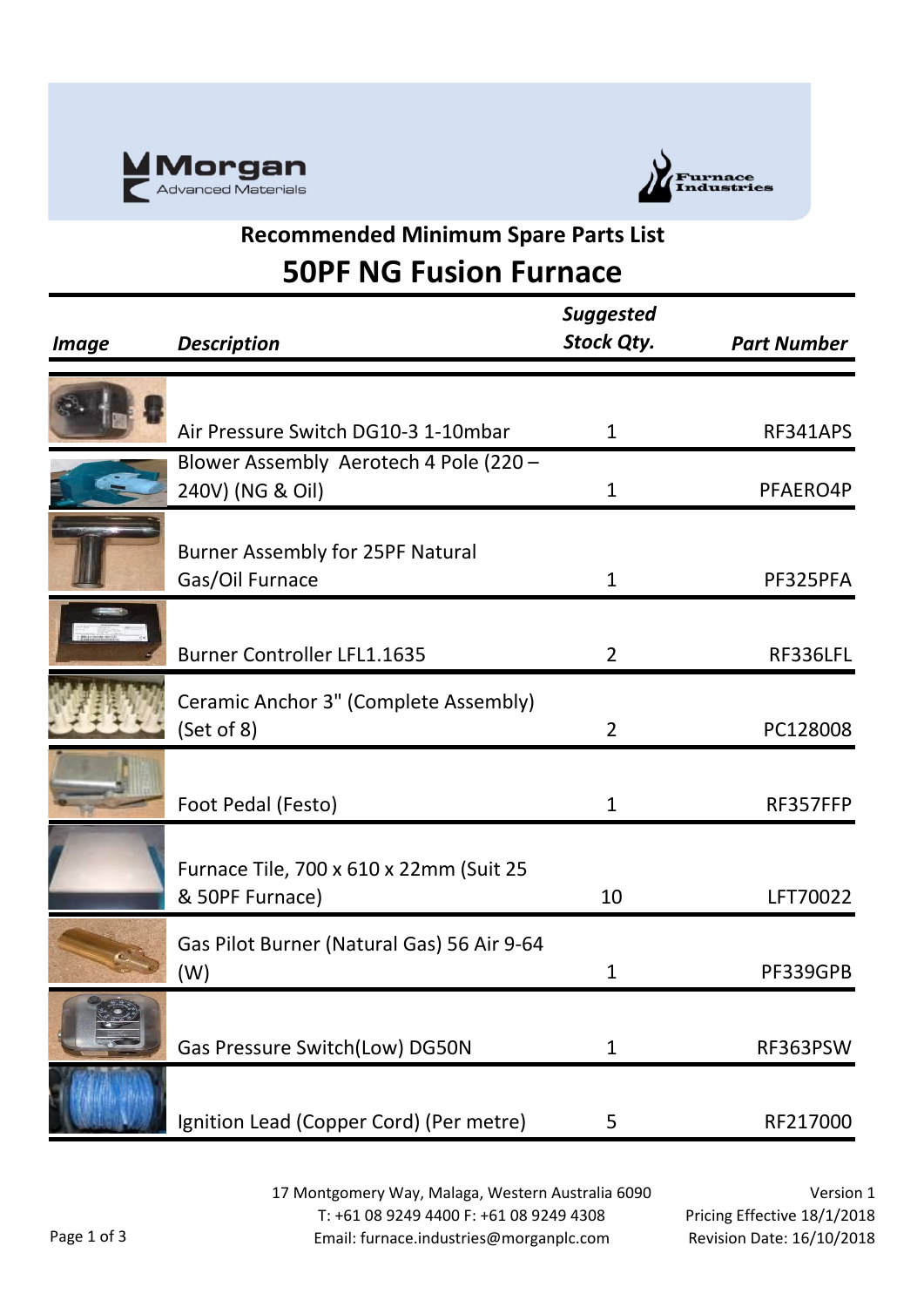



#### **Recommended Minimum Spare Parts List 50PF NG Fusion Furnace**

| <i><b>Image</b></i>  | <b>Description</b>                                   | <b>Suggested</b><br><b>Stock Qty.</b> | <b>Part Number</b> |
|----------------------|------------------------------------------------------|---------------------------------------|--------------------|
|                      |                                                      |                                       |                    |
|                      | Ignition Transformer, TC1LVCA                        | 1                                     | RTC1L926           |
|                      | Superwool Ceramic Fibre Blanket 25mm<br>7.6m x 610mm | $\mathbf{1}$                          | JB128025           |
|                      |                                                      |                                       |                    |
|                      | Solenoid Valve, Pilot (NG) DIN Plug                  | 1                                     | <b>RF210FF7</b>    |
|                      |                                                      |                                       |                    |
|                      | Spark Plug (Igniter) (NG & Oil)                      | $\overline{2}$                        | RF338SPI           |
| <b>ATTENTIONANCO</b> |                                                      |                                       |                    |
|                      | Speed Controller ABB 0.75KW                          | $\mathbf{1}$                          | <b>RF37775C</b>    |
| anasını<br>Birikalar | Temperature Controller RKC100CB                      | 1                                     | RF381RKC           |
|                      |                                                      |                                       |                    |
|                      |                                                      |                                       |                    |
|                      | Thermocouple Element, Type K. 310mm                  | 6                                     | PF201FF1           |
|                      |                                                      |                                       |                    |
|                      | Thermocouple Head (1/2")                             | 1                                     | RJB35TCH           |
|                      |                                                      |                                       |                    |
|                      | Thermocouple Sheath (Inconel)                        | 4                                     | <b>PF203FF2</b>    |
|                      | Toggle Switch On/Off, High/Low                       | $\mathbf{1}$                          | RA93A401           |

17 Montgomery Way, Malaga, Western Australia 6090 T: +61 08 9249 4400 F: +61 08 9249 4308 Email: furnace.industries@morganplc.com

Version 1 Pricing Effective 18/1/2018 Revision Date: 16/10/2018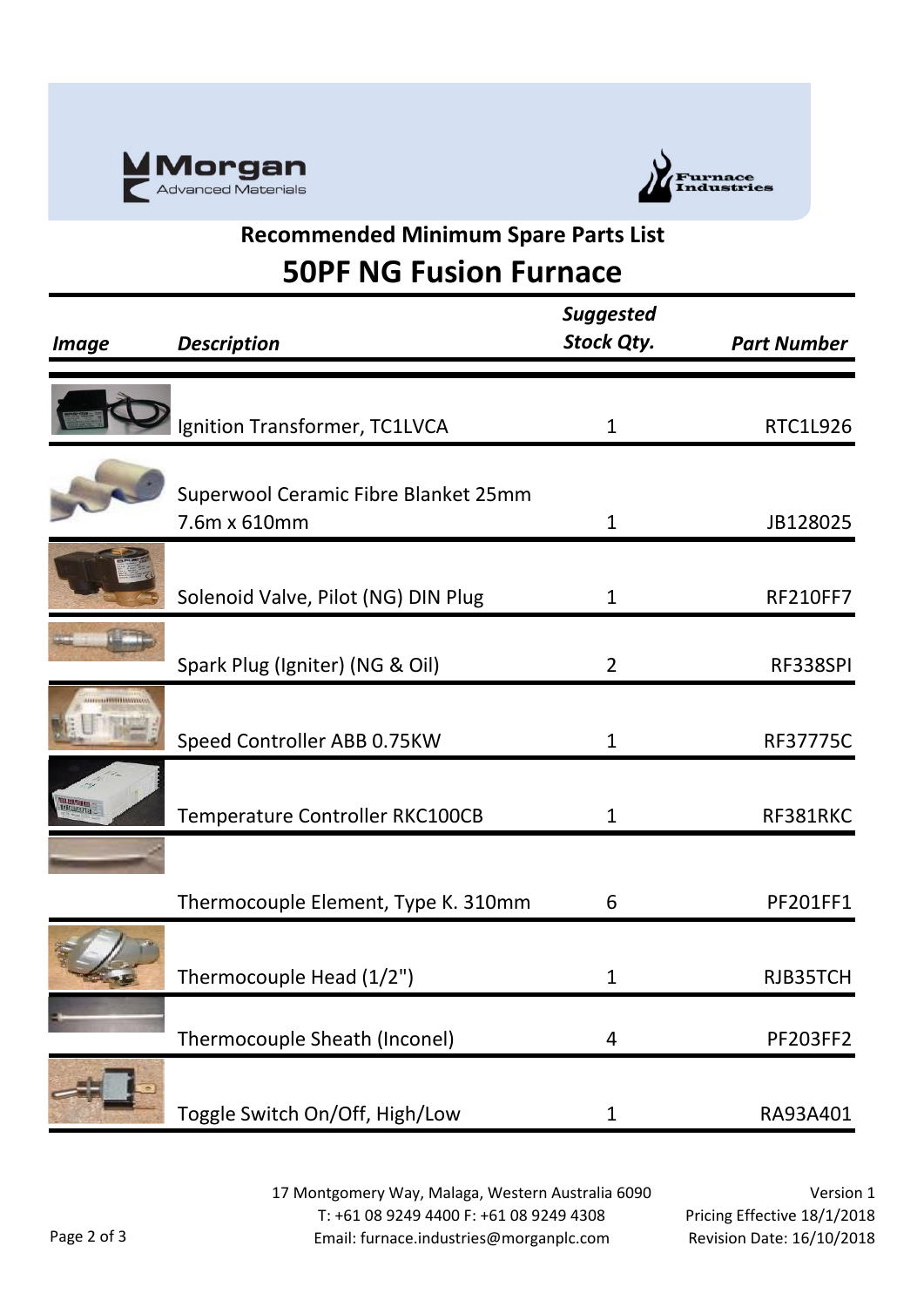



#### **Recommended Minimum Spare Parts List 50PF NG Fusion Furnace**

|              |                                    | <b>Suggested</b> |                    |
|--------------|------------------------------------|------------------|--------------------|
| <i>Image</i> | <b>Description</b>                 | Stock Qty.       | <b>Part Number</b> |
|              |                                    |                  |                    |
|              | U.V. Amp Meter                     |                  | RF373UVA           |
|              |                                    |                  |                    |
|              | U.V. Cell, (Flame Detector) QRA.2  | 4                | <b>RF204FF3</b>    |
|              |                                    |                  |                    |
|              | Valve Train, Natural Gas 240V      |                  | RF352NGV           |
|              | Parts Packaging & ISPM15 Certified |                  |                    |
|              | <b>Wood Crate</b>                  |                  | <b>ZZPCRATE</b>    |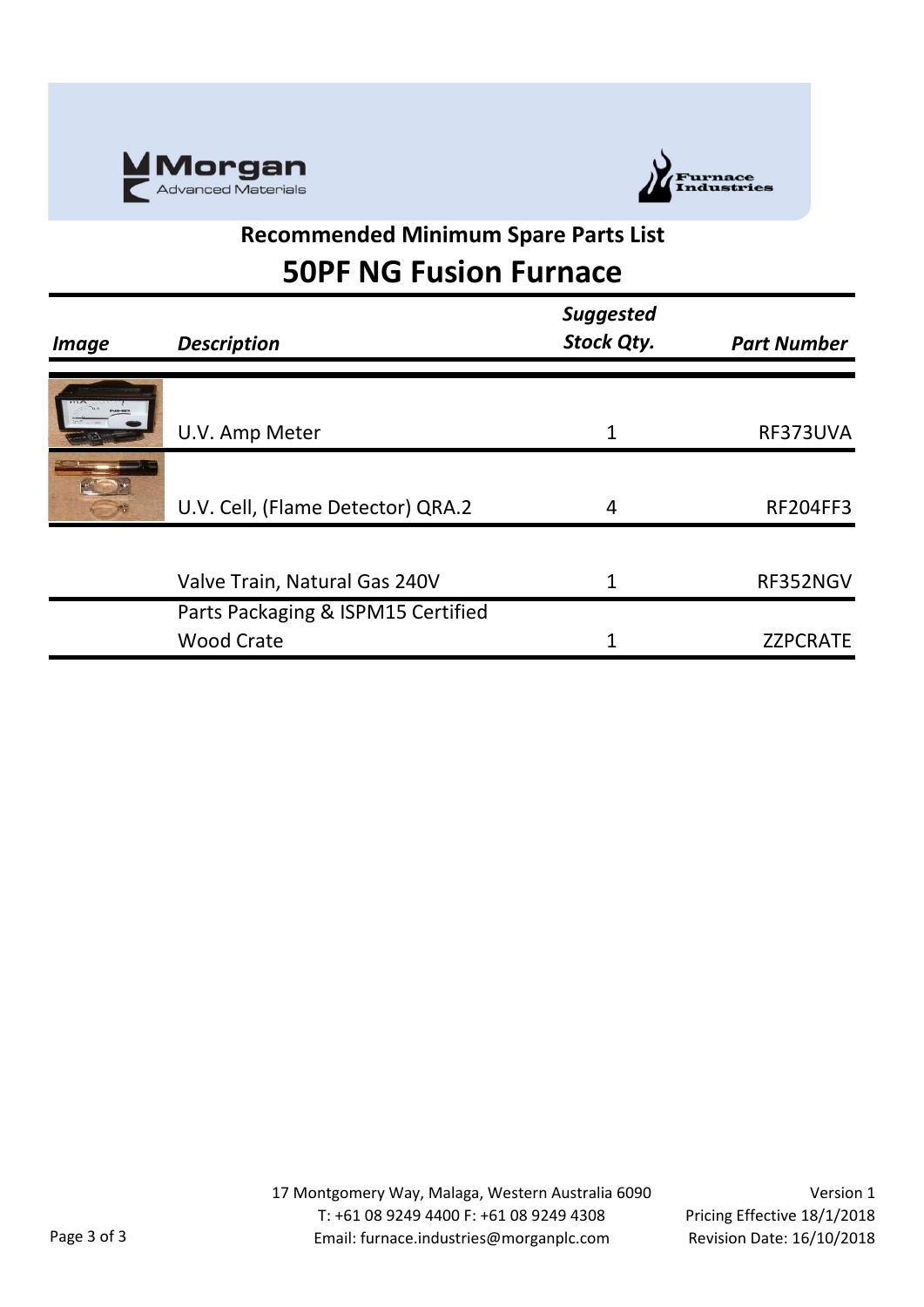



# **Recommended Minimum Spare Parts List 50PF NG Fusion Furnace CANADA**

| <b>Image</b> | <b>Description</b>                                                                 | <b>Suggested</b><br><b>Stock Qty.</b> | <b>Part Number</b>                                       |
|--------------|------------------------------------------------------------------------------------|---------------------------------------|----------------------------------------------------------|
|              | Air Pressure Switch Honeywell                                                      |                                       |                                                          |
|              | C6097A1004                                                                         | 1                                     | <b>RFAPSHON</b>                                          |
|              | Aero-Tech 110v Baldur Motor Comb Air<br>Fan                                        | 1                                     | <b>RFBALDMR</b>                                          |
|              | <b>Burner Assembly for 25PF Natural</b>                                            |                                       |                                                          |
|              | Gas/Oil Furnace                                                                    | 1                                     | PF325PFA                                                 |
|              | Burner Controller, LFL 1.635 110 Volt                                              | 2                                     | RF110LFL                                                 |
|              | Ceramic Anchor 3" (Complete Assembly)<br>(Set of 8)                                | $\mathbf{1}$                          | PC128008                                                 |
|              | Foot Pedal (Festo)                                                                 | $\mathbf 1$                           | RF357FFP                                                 |
|              | Furnace Tile, 700 x 610 x 22mm (Suit 25<br>& 50PF Furnace)                         | 10                                    | LFT70022                                                 |
|              | Gas Pilot Burner (Natural Gas) 56 Air 9-64<br>(W)                                  | $\overline{2}$                        | PF339GPB                                                 |
|              | Low Gas Pressure Switch Honeywell<br>C6097A1012 Man Reset 3-21"WC                  | 2                                     | RFLPS97A                                                 |
|              | Ignition Lead (Copper Cord) (Per metre)                                            | 5                                     | RF217000                                                 |
|              | 17 Montgomery Way, Malaga, Western Australia 6090                                  |                                       | Version 1                                                |
| Page 1 of 3  | T: +61 08 9249 4400 F: +61 08 9249 4308<br>Email: furnace.industries@morganplc.com |                                       | Pricing Effective 18/1/2018<br>Revision Date: 16/10/2018 |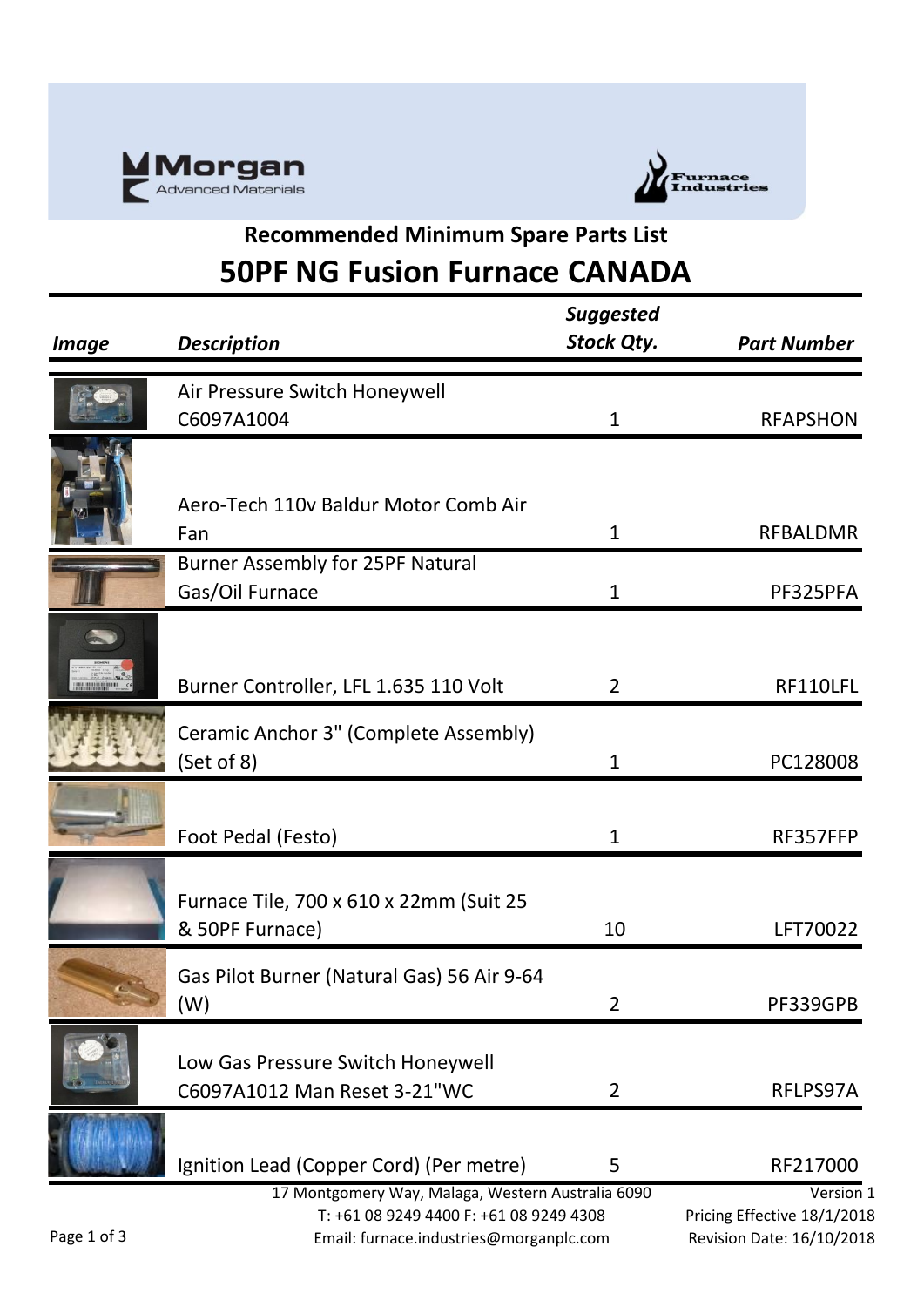



# **Recommended Minimum Spare Parts List 50PF NG Fusion Furnace CANADA**

| <i><b>Image</b></i> | <b>Description</b>                                            | <b>Suggested</b><br><b>Stock Qty.</b> | <b>Part Number</b> |
|---------------------|---------------------------------------------------------------|---------------------------------------|--------------------|
|                     |                                                               |                                       |                    |
|                     | Ignition Transformer TZI7 5-20/33R                            | $\overline{2}$                        | RFITTZ17           |
|                     | Superwool Ceramic Fibre Blanket 25mm<br>7.6m x 610mm          | $\mathbf{1}$                          | JB128025           |
|                     | Pilot Solenoid Valve 110v Krom Schroder<br><b>VAS110</b>      | $\overline{2}$                        | RFVAS110           |
|                     | Spark Plug (Igniter) (NG & Oil)                               | $\overline{2}$                        | RF338SPI           |
|                     | Temperature Controller RKC100CB                               | $\mathbf{1}$                          | RF381RKC           |
|                     | Temperature Controller RKC O/T SA100<br><b>DIN Rail Mount</b> | 1                                     | RF382RKC           |
|                     | Thermocouple Element, Type K. 310mm                           | 6                                     | PF201FF1           |
|                     | Thermocouple Head (1/2")                                      | 1                                     | RJB35TCH           |
|                     | Thermocouple Sheath (Inconel)                                 | 4                                     | <b>PF203FF2</b>    |
|                     | Toggle Switch On/Off, High/Low                                | 1                                     | RA93A401           |

17 Montgomery Way, Malaga, Western Australia 6090 T: +61 08 9249 4400 F: +61 08 9249 4308 Email: furnace.industries@morganplc.com

Version 1 Pricing Effective 18/1/2018 Revision Date: 16/10/2018